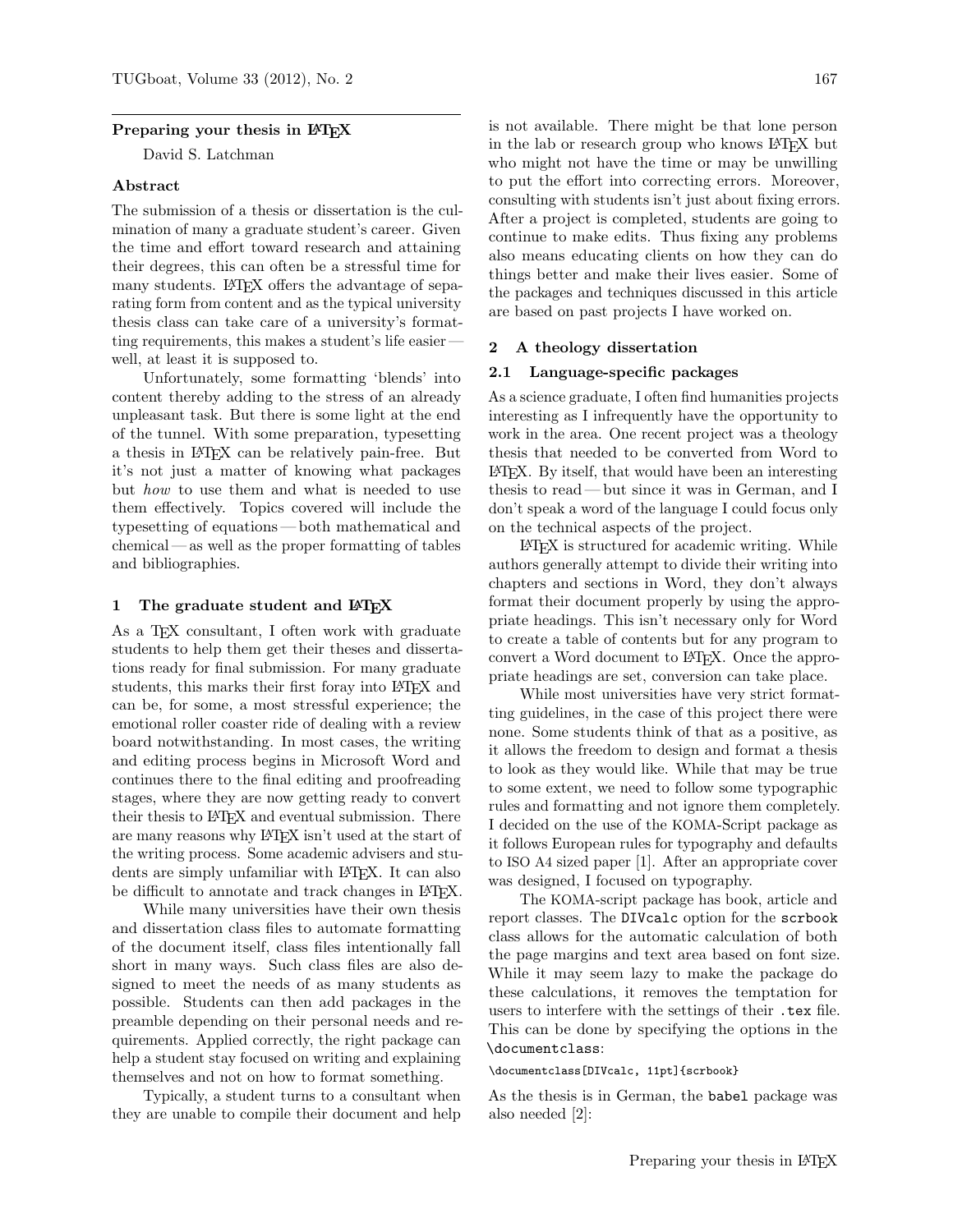#### \usepackage[german]{babel}

This allows LATEX to follow German-specific typesetting rules and ensure proper hyphenation.

The next step is to allow my client to type their thesis as easily as possible using the text editor of their choice. Generally, native English writers don't have to contend with accented characters and may forget that they even exist. If we do need them LATEX has various commands to produce them. This is fine for the occasional accented character but it would be tedious if one is writing an entire report in a non-English language. As most text editors and word processors encode text in UTF-8, which includes characters with accents, we can use the inputenc package in the document's preamble to allow an author to write and edit their thesis as naturally as possible [3]:

#### \usepackage[utf8]{inputenc}

We also need to load fonts that will support accented characters found in European languages:

## \usepackage[T1]{fontenc}

With the inclusion of the above packages, a student can type and edit the thesis with their favorite text editor.

## 2.2 Bibliographies

One of the strengths of LATEX is its ability to handle bibliographic data using BibTEX [4]. English users generally experience no problems compiling their documents to produce a bibliography, but non-English language users are not always so fortunate. BIBTEX was first released in 1988 and predates the advent of Unicode. Thus, it does not support files encoded in UTF-8, the default file encoding on most modern OSes. While it is possible to recode a .bib file into something that BIBTEX can understand, this may be a complex task for a non-computer-savvy first-time LATEX user. A solution should always allow someone to compile their thesis with little to no effort.

LATEX does offer some solutions to this problem; the one that stands out for me is the BIBIAT<sub>EX</sub> package. BibLATEX has several advantages over BibTEX. For one, it can handle files that are encoded in UTF-8. While BIBLAT<sub>EX</sub> has suffered from a lack of bibliographic styles in the past, this has changed in recent times. For German humanities students, we now have the biblatex-fiwi package [5]:

#### \usepackage[style=fiwi]{biblatex}

Using the BIBIAT<sub>EX</sub> package is slightly different from using BibTEX. We still need the .bib file where the bibliographic data is stored:

```
@BOOK{KR,
  AUTHOR = "Kernighan, Brian W. and Ritchie, Dennis
       M.",
  TITLE = "{The C Programming Language Second
       Edition}",
  PUBLISHER = "Prentice-Hall, Inc.",
  YEAR = 1988
}
To incorporate a bibliography with BIBLAT<sub>EX</sub>:
```

```
\documentclass[DIVcalc, 11pt]{scrbook}
\usepackage[german]{babel}
\usepackage[utf8]{inputenc}
\usepackage[T1]{fontenc}
\usepackage[style=fiwi]{biblatex}
\bibliography{refs}
\begin{document}
All works should be properly cited~\cite{KR}.
```
\printbibliography \end{document}

In BIBT<sub>F</sub>X, the **\bibliography** command serves two purposes: it controls where the bibliography appears in the text and specifies the file containing the bibliography information. With BIBLATEX, however, the \bibliography command just reads the file and appears before the \begin{document} environment while the position of the \printbibliography command controls where the bibliography appears.

BIBLAT<sub>EX</sub> also makes compiling the thesis easier. With BIBTEX, LATEX (here, pdflatex) has to be run twice after bibtex: pdflatex mythesis.tex bibtex mythesis.aux pdflatex mythesis.tex pdflatex mythesis.tex With BIBLAT<sub>EX</sub>, it only needs to be run once: pdflatex mythesis.tex bibtex mythesis.aux pdflatex mythesis.tex

#### 3 Publication-quality tables

Proper formatting of tables is another task I look at. Tables feature mainly in the sciences and engineering and may be infrequently seen in the humanities. Nonetheless, proper formatting is important. A properly formatted table organizes and displays data in rows and columns and should make it easy to look up values.

For many people, the standard practice is to design tables in Excel or some other spreadsheet program and translate this into LATEX. Unfortunately, this often leads to poor table design. It may come as a surprise to some, but there are rules for proper table design which have been established for centuries [6]. Proper table design can be an art in itself, but the fundamentals are easy to follow. They are: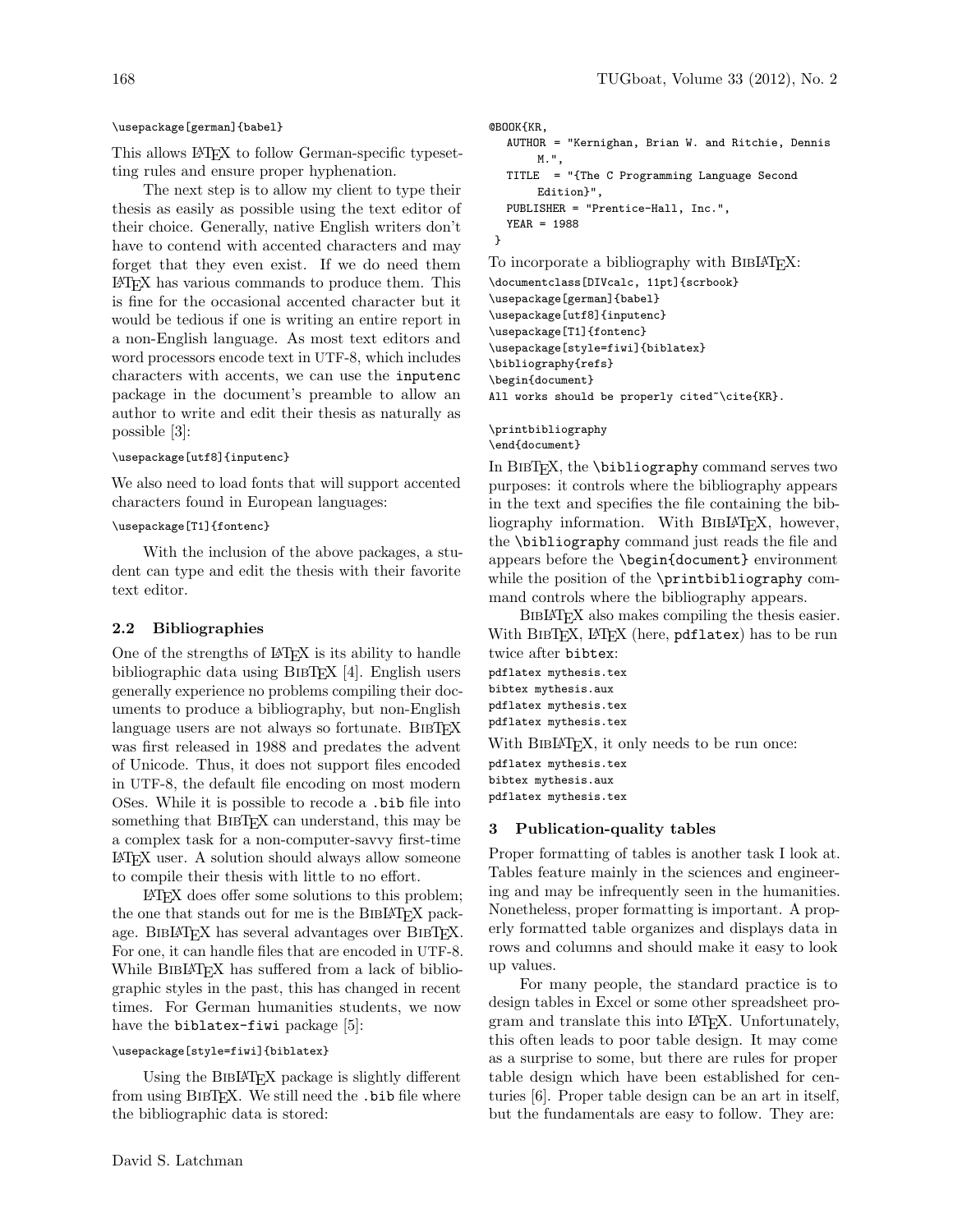| <b>Parameter (Units)</b> | Estimate (% $RSE$ ) <sup>1</sup> |
|--------------------------|----------------------------------|
| $V_1$ (mL/kg)            | 48.6 (18.0)                      |
| $K_{10}$ (1/day)         | 232(5.51)                        |
| $K_{12}$ (1/day)         | 3.76(15.3)                       |
| $K_{21}$ (1/day)         | 10.8(28.4)                       |
| F <sub>1</sub>           | 0.242(4710)                      |
| $F_{Total}$              | 0.339(15.0)                      |
| $K_a$ (1/day)            | 18.9 (11800)                     |
| $K_{aa}$ (1/day)         | 19.6 (164)                       |

<sup>1</sup> Relative standard error of estimate (standard error divided by estimate), presented as a percentage  $(a)$  Standard L<sup>AT</sup>FX table

| <b>Parameter (Units)</b> | Estimate (% RSE) <sup>1</sup> |
|--------------------------|-------------------------------|
| $V_1$ (mL/kg)            | 48.6 (18.0)                   |
| $K_{10}$ (1/day)         | 232(5.51)                     |
| $K_{12}$ (1/day)         | 3.76(15.3)                    |
| $K_{21}$ (1/day)         | 10.8(28.4)                    |
| F <sub>1</sub>           | 0.242(4710)                   |
| $F_{Total}$              | 0.339(15.0)                   |
| $K_a$ (1/day)            | 18.9 (11800)                  |
| $K_{aa}$ (1/day)         | 19.6 (164)                    |

<sup>1</sup> Relative standard error of estimate (standard error divided by estimate), presented as a percentage (b) Table using the booktabs package

Figure 1: A table using LAT<sub>EX</sub> vs. booktabs.

- 1. Avoid use of vertical lines,
- 2. Avoid double horizontal lines,
- 3. Always place the units in the heading of the table instead of the body, and
- 4. Do not use quotation marks to repeat the content of cells.

Once a table has been edited to conform to the above rules, I include the booktabs package [7].

#### \usepackage{booktabs}

This package increases the vertical spacing between lines, increasing the white space in the table which allows data to be found and read easily.

We can see the differences between the two tables. The bottom table has more space between lines. This improves readability as the eye can follow a line more easily. This is an easy fix that makes a thesis look noticeably better.

## 4 Breaking equations

Sometimes students in the sciences and engineering are faced with the challenge of dealing with equations that span more than one line. The collection of AMS-LATEX packages allows for the typesetting of multi-line equations with the align, split and gather environments. While these packages can and do work, they all require equations to be broken manually. This poses a problem as breaks are sensitive to changes in fonts, column width and various other edits in the equation itself. Ideally a solution should exist that allows LAT<sub>EX</sub> to automatically break equations and allow students to focus on the process of writing their thesis.

The equation shown (fig. 2) appears in a biophysics thesis on the effects of drugs on cancer growth. We can see in fig. 2(a) that there are several problems with using the align environment to manually break equations as the \left and \right delimiters for parentheses do not span lines. This has the effect of parentheses with different sizes on different lines. While it is possible to manually adjust the size of the parentheses, this means that considerable effort and attention must be given to equation editing.

One solution to this problem is the breqn package, which supports automatic line breaking [8], as seen in fig. 2(b). Usually, when edits have been made to equations, attention must be paid to carefully check that equations have been typeset properly. By allowing the package to handle equation breaking and formatting, students can focus on editing and writing their thesis. (The dmath environment is just like the equation environment except that it supports line breaking.)

#### 5 Nitrogen isotopes and technical editing

Another project I worked on was a thesis that focused on the nitrogen isotope cycle in the Arctic. Nitrogen and its compounds cycle through the planet and the rates at which the various isotopes do so differ from each other. By tracking the differences in cycle rates, scientists can better understand the implications for climate change. This was a technical editing project and I needed to ensure that physical quantities and chemical equations were entered correctly. As these featured heavily in the thesis, an easier solution for both me and my client was needed.

Physical quantities comprise a number and an associated SI unit (Système International d'Unitès) and chemical equations are symbolic representations of chemical reactions from beginning to end. Both can be entered in LATEX by entering math mode but this poses problems— starting with editing. While entering equations in T<sub>EX</sub> is intuitive, this is only applicable to mathematical equations and one has to literally enter an SI unit or chemical equation as a mathematical equation which brings us to the next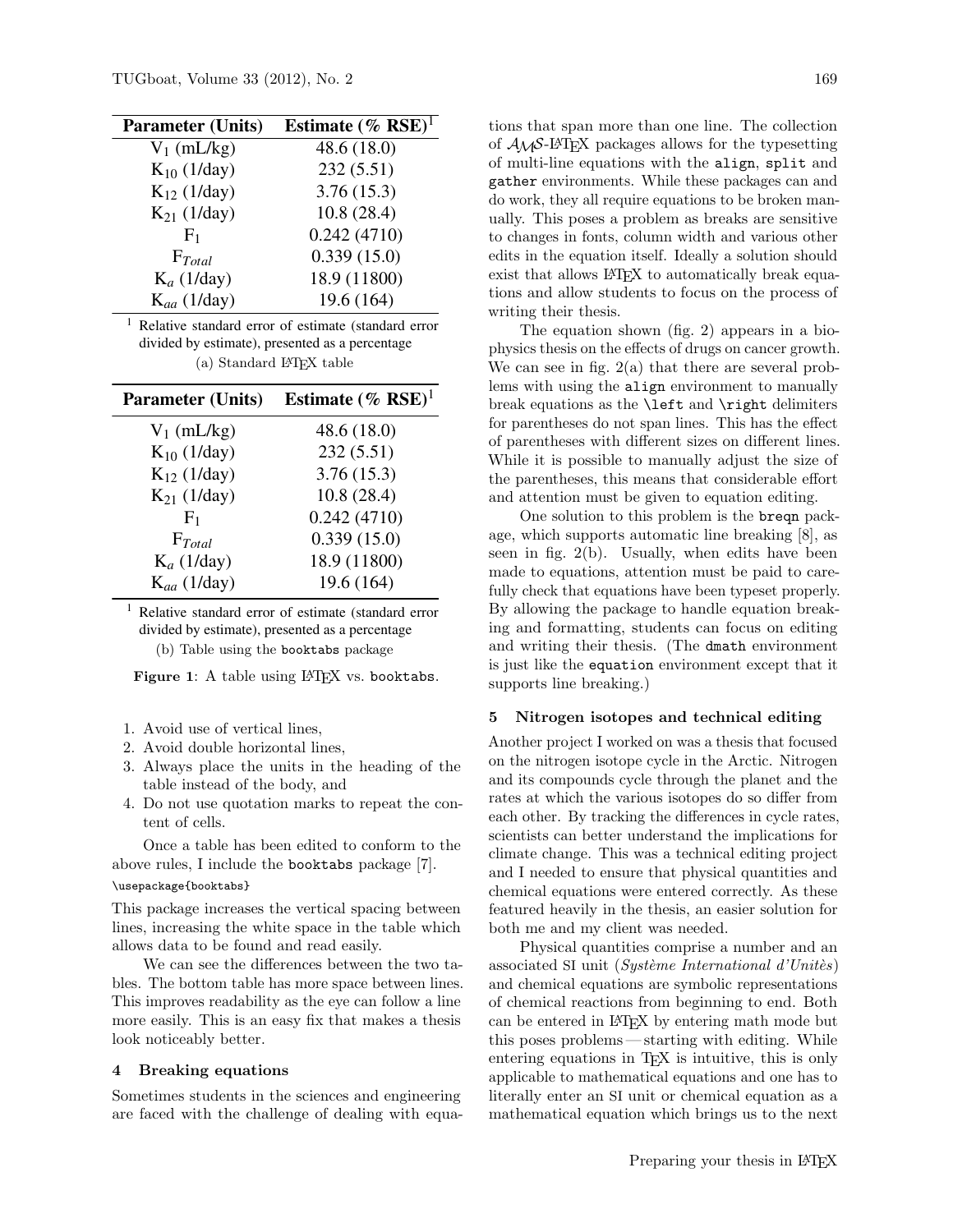\begin{align\*} \frac{d}{dt}\ApopSig(t) &= K\_{\inApop,\UpSig} \cdot \UpSig(t) \cdot \\  $\&\left\{\begin{array}{cc} 1 - \right. \right\}$  $\& \left.\frac{\Pr{StVlsig(t)}{IC_{50,\ProSrvlsig}} + \ProSrvlsig(t)} \right) \$  $& - K_{\outApp} \cdot \Lambda \$ \end{align\*}

$$
\frac{d}{dt} A popSig(t) = K_{inApop, Upsig} \cdot Upsig(t) \cdot
$$
\n
$$
(1 - \frac{ProSrvlSig(t)}{IC_{50, ProSrvlSig} + ProSrvlSig(t)}\n- K_{outApop} \cdot ApopSig(t)
$$

(a) Less than ideal line breaking using the align environment

\begin{dmath\*}

```
\frac{d}{dt}\ApopSig(t) = K_{\inApop,\UpSig} \cdot \UpSig(t) \cdot \left( 1 -
 \frac{\ProSrvlSig(t)}{IC_{50,\ProSrvlSig} + \ProSrvlSig(t)} \right)
 - K_{\outApop} \cdot \ApopSig(t)
\end{dmath*}
```

$$
\frac{d}{dt} A popSig(t) = K_{inApop, Upsig} \cdot Upsig(t) \cdot \left(1 - \frac{ProSrvlSig(t)}{IC_{50, ProSrvlSig} + ProSrvlSig(t)}\right)
$$

$$
- K_{outApop} \cdot ApopSig(t)
$$

(b) Much better line breaking using the breqn package

Figure 2: Equation breaking using align vs. breqn. (\ApopSig, etc., just typesets \mathit{ApopSig}).

problem, that of consistency. Typesetting equations has its own set of rules from the spacing between numbers and variables to how superscripts and subscripts are placed. A writer or editor will always have to keep these typesetting rules in mind. A solution to these problems is to utilize the siunitx and mhchem packages [9, 10].

## 5.1 SI units

Entering physical quantities in LAT<sub>EX</sub> can be something of a challenge as the subscript and superscript operators are only available in math mode. Thus,

This is my 1^{st} article in a TUG journal.

will result in an error and not compile. Of course, one can simply enter math mode to write in superscript but we are then faced with the problem of the text being in (math) italics.

This is my 1\$^{st}\$ article in a TUG journal.

becomes

This is my  $1^{st}$  article in a TUG journal.

This particular case doesn't look too bad but the italicization can be a problem when typesetting physical units. To solve this, we can enter math mode, print text and then leave math mode.

This is my 1\$^{\textrm{st}}\$ article in a TUG journal

becomes

#### This is my 1<sup>st</sup> article in a TUG journal.

This looks better and works when typesetting physical quantities. While this may be easy for one or two cases when one needs to typeset physical quantities, it can become difficult to maintain consistency during the writing and editing process for many units and troubleshoot problems when they do arise. Consider: The acceleration due to Earth's gravity, \$g\$,

```
is $9.81\, \text{m{n}}\, \text{extrm{s}^{-2}\.
becomes
```
The acceleration due to Earth's gravity, g, is  $9.81 \,\mathrm{m\,s^{-2}}.$ 

The siunitx package provides users with the tools to typeset numbers and units in a way that is both consistent and easy. Each unit is defined by its own macro. When typing a physical quantity, one enters the information syntactically and this makes for much easier editing without the need to constantly compile to see and verify output.

The siunitx package can be loaded with the \usepackage command as usual:

## \usepackage{siunitx}

Typesetting SI units then becomes simple. The \SI macro allows a writer to enter a number with its physical quantity. Thus: